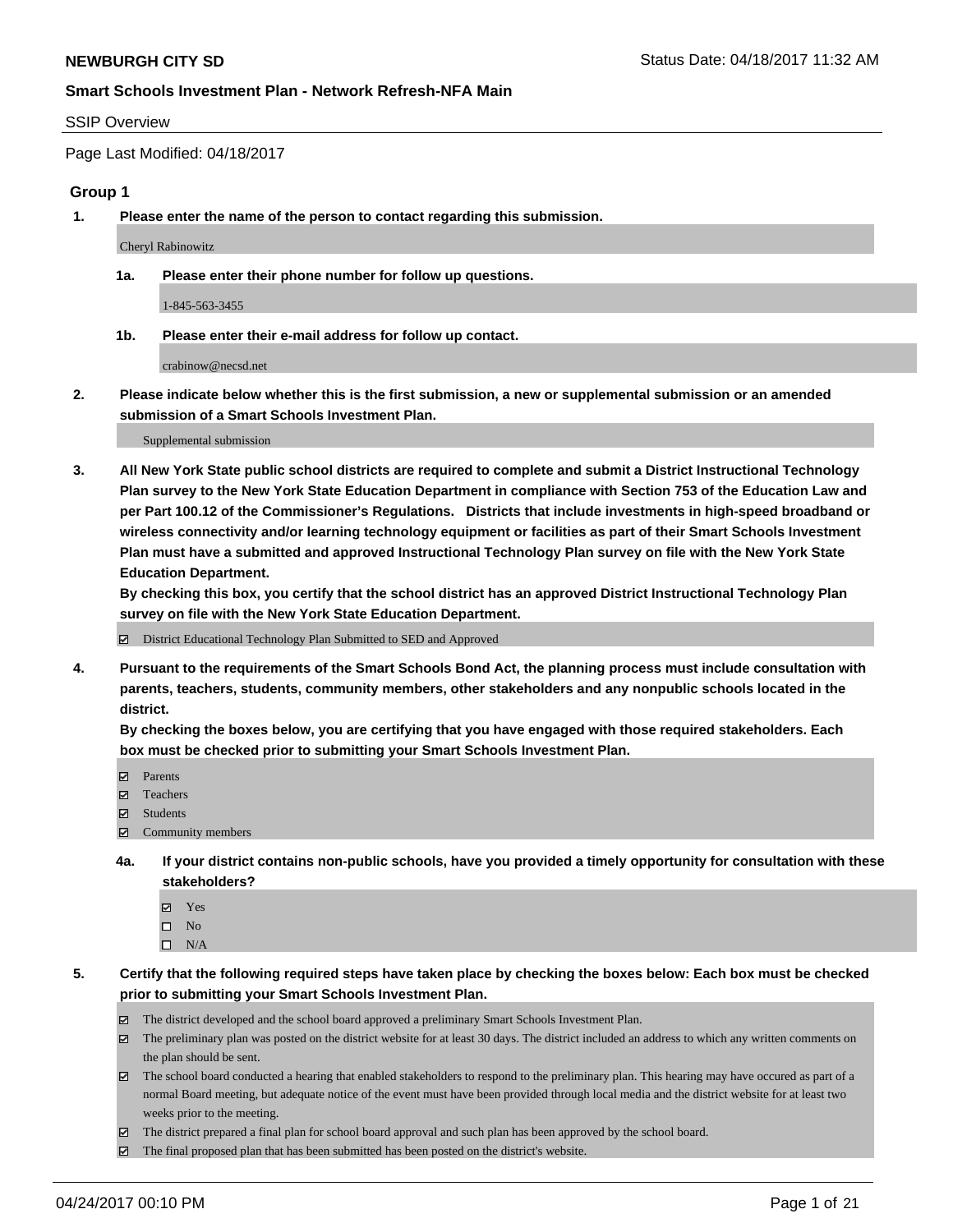#### SSIP Overview

Page Last Modified: 04/18/2017

**5a. Please upload the proposed Smart Schools Investment Plan (SSIP) that was posted on the district's website, along with any supporting materials. Note that this should be different than your recently submitted Educational Technology Survey. The Final SSIP, as approved by the School Board, should also be posted on the website and remain there during the course of the projects contained therein.**

SSIP PowerPoint.pdf NECSD SSIP 2 Financial.pdf NECSD SSBA Overview 3-29-2016a.pdf 2016-04-14-NECSD-InfrastructureRefresh.pdf 44-16-00-01-0-001-024 NFA Main.pdf

**5b. Enter the webpage address where the final Smart Schools Investment Plan is posted. The Plan should remain posted for the life of the included projects.**

http://www.newburghschools.org/smartschools.php

**6. Please enter an estimate of the total number of students and staff that will benefit from this Smart Schools Investment Plan based on the cumulative projects submitted to date.**

13,600

**7. An LEA/School District may partner with one or more other LEA/School Districts to form a consortium to pool Smart Schools Bond Act funds for a project that meets all other Smart School Bond Act requirements. Each school district participating in the consortium will need to file an approved Smart Schools Investment Plan for the project and submit a signed Memorandum of Understanding that sets forth the details of the consortium including the roles of each respective district.**

 $\Box$  The district plans to participate in a consortium to partner with other school district(s) to implement a Smart Schools project.

**8. Please enter the name and 6-digit SED Code for each LEA/School District participating in the Consortium.**

| <b>Partner LEA/District</b> | ISED BEDS Code |
|-----------------------------|----------------|
| (No Response)               | (No Response)  |

**9. Please upload a signed Memorandum of Understanding with all of the participating Consortium partners.**

(No Response)

**10. Your district's Smart Schools Bond Act Allocation is:**

\$12,831,056

**11. Enter the budget sub-allocations by category that you are submitting for approval at this time. If you are not budgeting SSBA funds for a category, please enter 0 (zero.) If the value entered is \$0, you will not be required to complete that survey question.**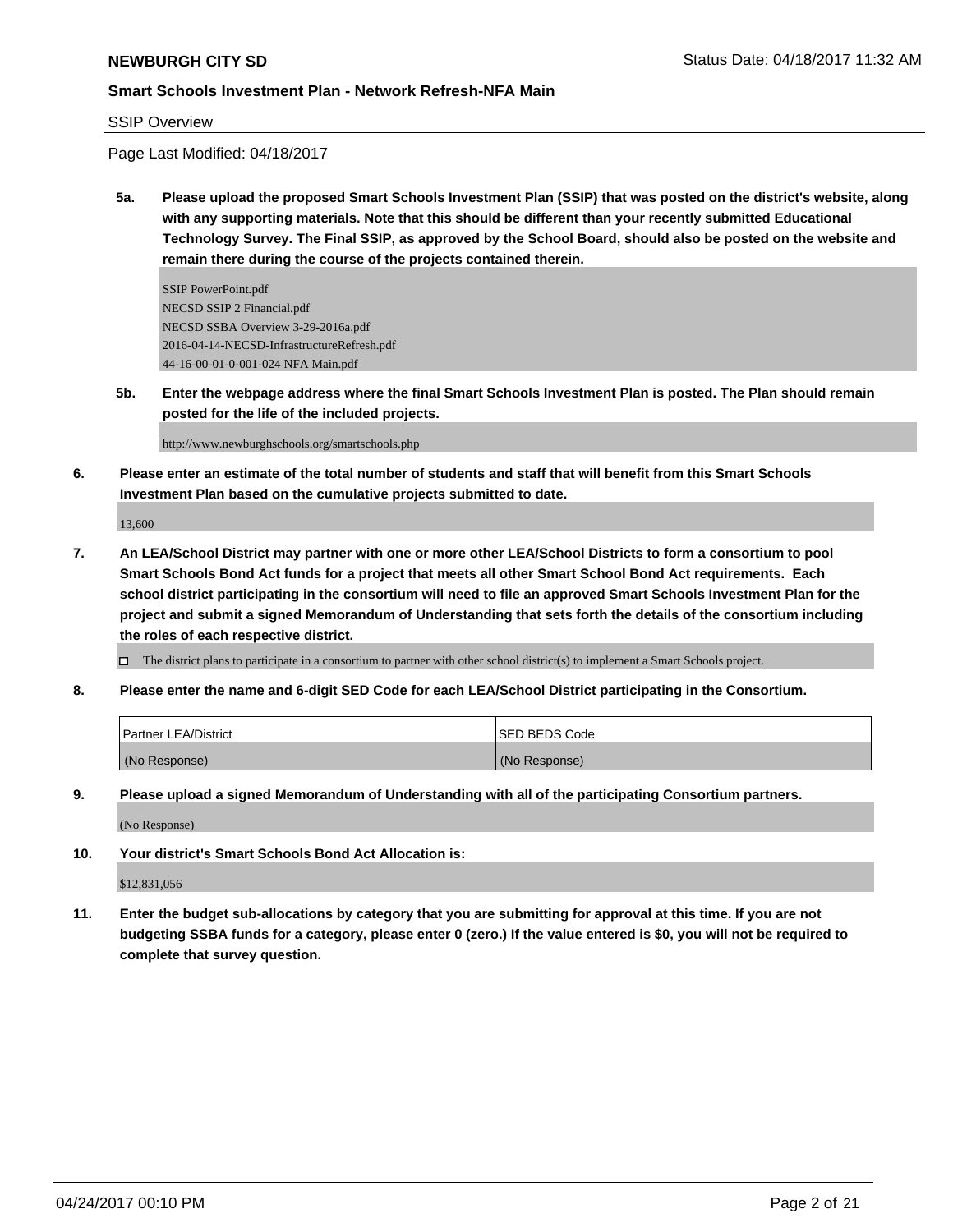# SSIP Overview

Page Last Modified: 04/18/2017

|                                       | lSub-          |
|---------------------------------------|----------------|
|                                       | Allocations    |
| School Connectivity                   | 537,197        |
| Connectivity Projects for Communities | $\overline{0}$ |
| <b>Classroom Technology</b>           | 0              |
| Pre-Kindergarten Classrooms           | $\Omega$       |
| Replace Transportable Classrooms      | 0              |
| High-Tech Security Features           | $\Omega$       |
| Totals:                               | 537,197        |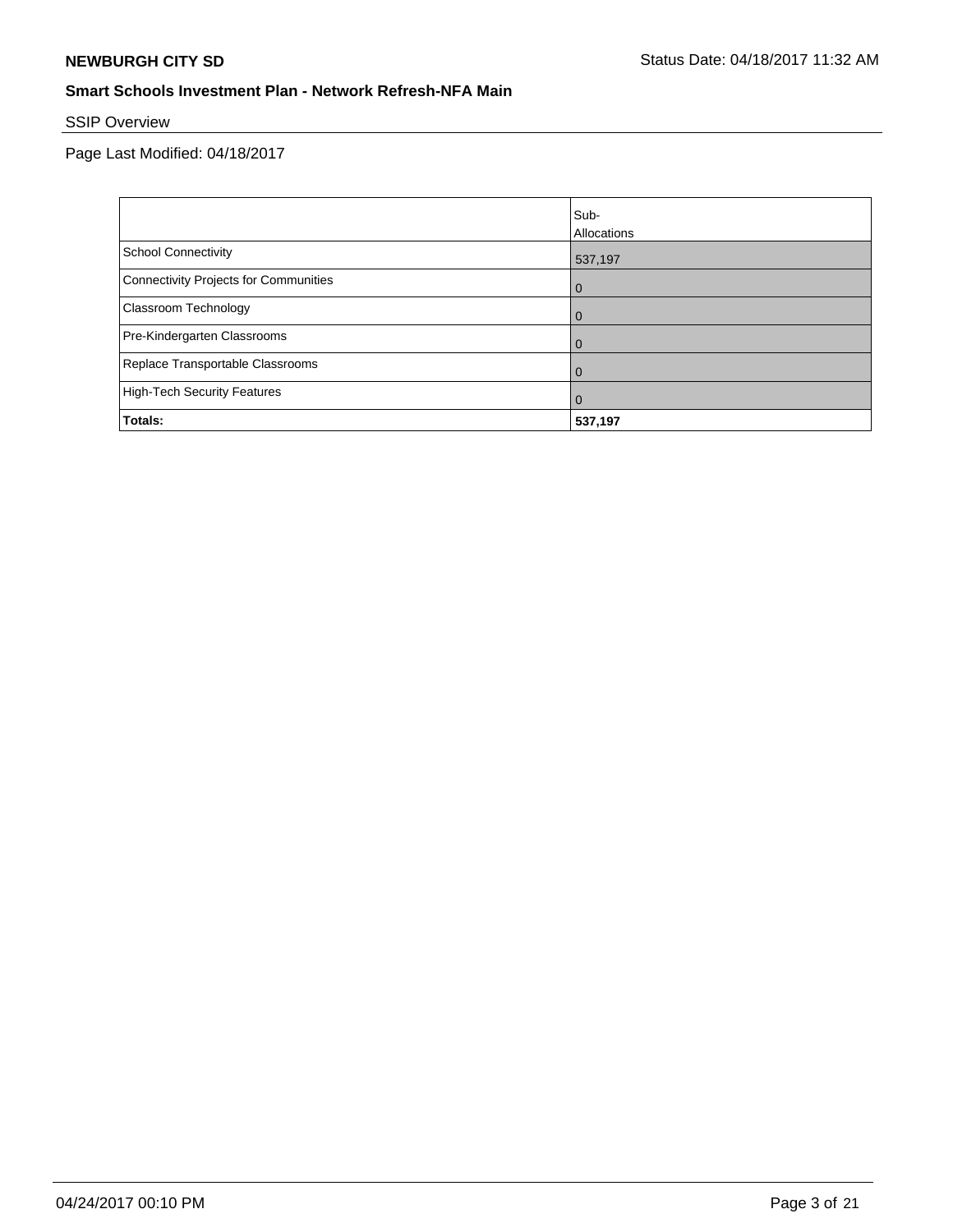## School Connectivity

Page Last Modified: 04/17/2017

## **Group 1**

- **1. In order for students and faculty to receive the maximum benefit from the technology made available under the Smart Schools Bond Act, their school buildings must possess sufficient connectivity infrastructure to ensure that devices can be used during the school day. Smart Schools Investment Plans must demonstrate that:**
	- **sufficient infrastructure that meets the Federal Communications Commission's 100 Mbps per 1,000 students standard currently exists in the buildings where new devices will be deployed, or**
	- **is a planned use of a portion of Smart Schools Bond Act funds, or**
	- **is under development through another funding source.**

**Smart Schools Bond Act funds used for technology infrastructure or classroom technology investments must increase the number of school buildings that meet or exceed the minimum speed standard of 100 Mbps per 1,000 students and staff within 12 months. This standard may be met on either a contracted 24/7 firm service or a "burstable" capability. If the standard is met under the burstable criteria, it must be:**

**1. Specifically codified in a service contract with a provider, and**

**2. Guaranteed to be available to all students and devices as needed, particularly during periods of high demand, such as computer-based testing (CBT) periods.**

**Please describe how your district already meets or is planning to meet this standard within 12 months of plan submission.**

We are currently increasing the speed of the district's connection to our internet provider 1.5 Gb. We would use the SSBA funds towards increasing the speed of our backbone to 10 gigabyte/sec throughput to prevent any bottleneck issues that might hinder performance.

- **1a. If a district believes that it will be impossible to meet this standard within 12 months, it may apply for a waiver of this requirement, as described on the Smart Schools website. The waiver must be filed and approved by SED prior to submitting this survey.**
	- By checking this box, you are certifying that the school district has an approved waiver of this requirement on file with the New York State Education Department.
- **2. Connectivity Speed Calculator (Required)**

|                         | l Number of<br><b>Students</b> | Multiply by<br>100 Kbps | Divide by 1000 Current Speed<br>to Convert to<br>Required<br>Speed in Mb | l in Mb | Expected<br>Speed to be<br>Attained Within Required<br>12 Months | <b>Expected Date</b><br><b>When</b><br>Speed Will be<br>Met |
|-------------------------|--------------------------------|-------------------------|--------------------------------------------------------------------------|---------|------------------------------------------------------------------|-------------------------------------------------------------|
| <b>Calculated Speed</b> | 11.491                         | 1,149,100               | 1149.1                                                                   | 1500    | 2000                                                             | (No<br>Response)                                            |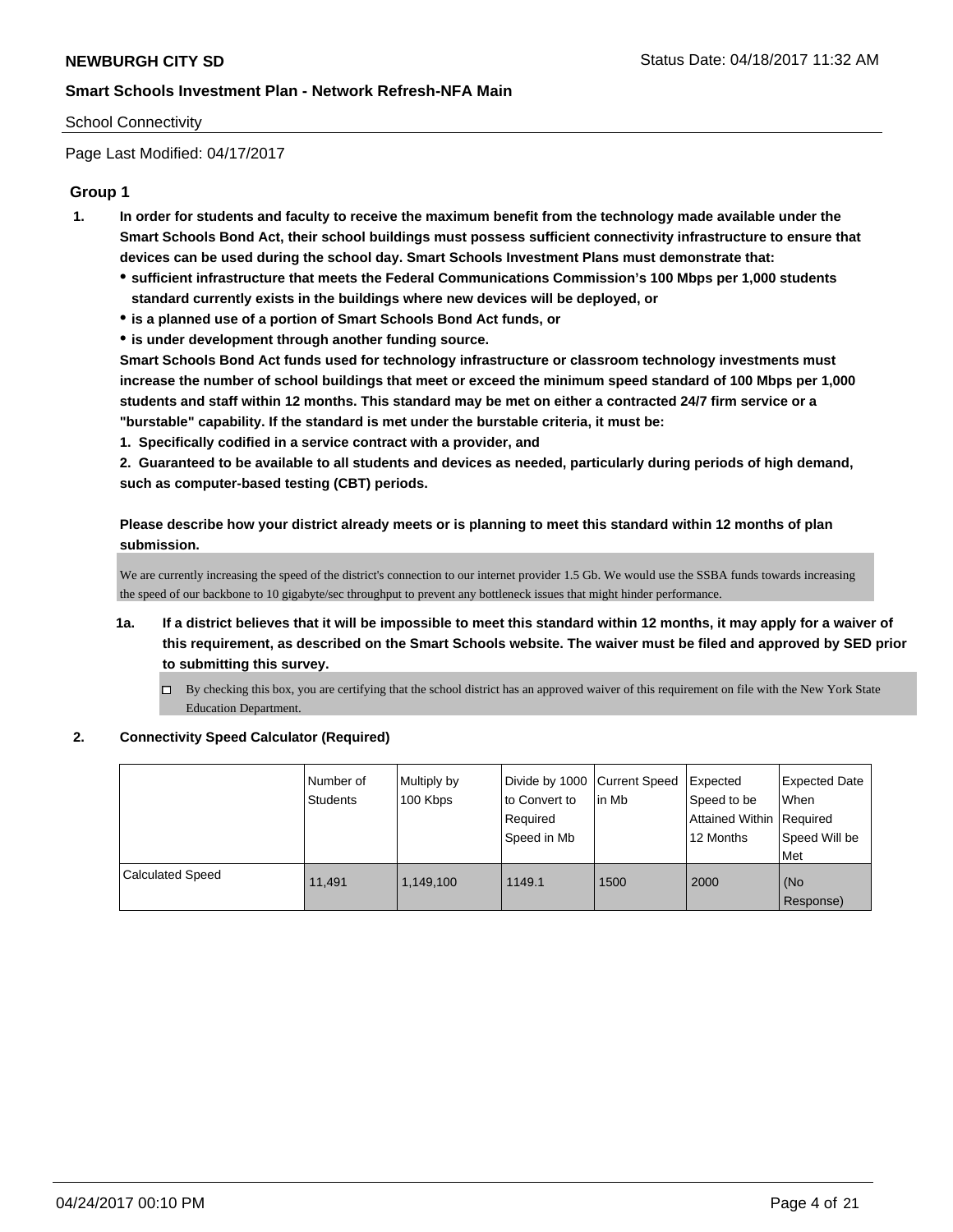## School Connectivity

Page Last Modified: 04/17/2017

## **3. Describe how you intend to use Smart Schools Bond Act funds for high-speed broadband and/or wireless connectivity projects in school buildings.**

The Newburgh Enlarged City School District will develop a robust, converged network infrastructure including voice, data, video and a wireless communications network throughout the district. The network infrastructure will provide flexibility, mobility, and secure access to students, teachers, administrators, schools operations, and schools services staff.

To meet this goal, Newburgh plans to use Smart Bond Act Funds to update our aging network architecture.

**Work Entailed** in this Project

To create a robust, converged network infrastructure the following work is entailed:

- 1. The majority of existing Cisco equipment in our High School is no longer supported by Cisco or is coming up on end-of-support dates. The installation of a high-speed 10Gb switching fabric within and between all the wiring closets in all District school buildings will require the purchase of network switches. New network switches will provide 10/100/1000 PoE (power over Ethernet) ports throughout the district and allow gigabit Ethernet to all workstations. The network switches will support 10-gigabit uplinks, which will allow for faster transfer rates and prevent packet drops due to congestion. The new switches will provide stacking capability for data closet switches to enhance manageability and decrease troubleshooting time. The new switches will provide uplink redundancy to data closet switches to prevent single link failures from causing an outage for large portions of users. This is designed to increase internet and network speeds between NECSD schools from 1 Gigabit to 10 Gigabit capacities.
- 2. Implementation of a 1GB capable wireless LAN infrastructure to increase connectivity speed throughout school buildings. Additional and upgraded wireless access points throughout the District will provide both ubiquitous wireless coverage in buildings and sufficient wireless bandwidth capacity per access point in classrooms to allow for large-scale use. The new wireless access points will require adding wireless controllers. We plan to meet the demand as quantified by industry standards of 25-35 students per access point by installing one high-speed gigabyte enabled wireless access point per classroom. Our average class size is between 20-30 students.
- 3. Replacing uninterruptible power supply (UPS) systems that are no longer functioning, or reaching the end of their life-cycle in every wiring closet to protect sensitive network equipment from power surges and brown-outs, as well as to ensure network connectivity in the event of a power outage.
- 4. We will use these funds to **replace** and **expand** the existing **wiring** in our Newburgh Free Academy Main Campus High School building. Cost includes architectural, engineering, contingency, and wiring in addition to general construction.

#### **Installation Details as requested by SSIP Review**

- Physical installation of (2) Cisco 4500X and (29) Cisco 2960X series switches to include:
- Rack-mounting
- Copper patch cable installation
- Fiber patch cable installation
- Configure (2) Cisco 4500X series switches and (29) Cisco 2960X series switches to include:
- IP addressing
- Software updates
- VLAN configuration
- Testing
- Physical installation of (195) Cisco 3702 wireless access points to include:
- Ceiling/wall-mount kit assembly/installation
- Mounting of access point to ceiling/wall-mount kit
- Configuration of (195) Cisco 3702 wireless access points to include:
- Software updates
- Device naming
- Network attachment
- Testing
- Physical installation of (11) APC UPS to include:
- Rack-mounting
- Plugging in supported devices
- Configuration of (11) APC UPS to include:
- Management software setup
- Testing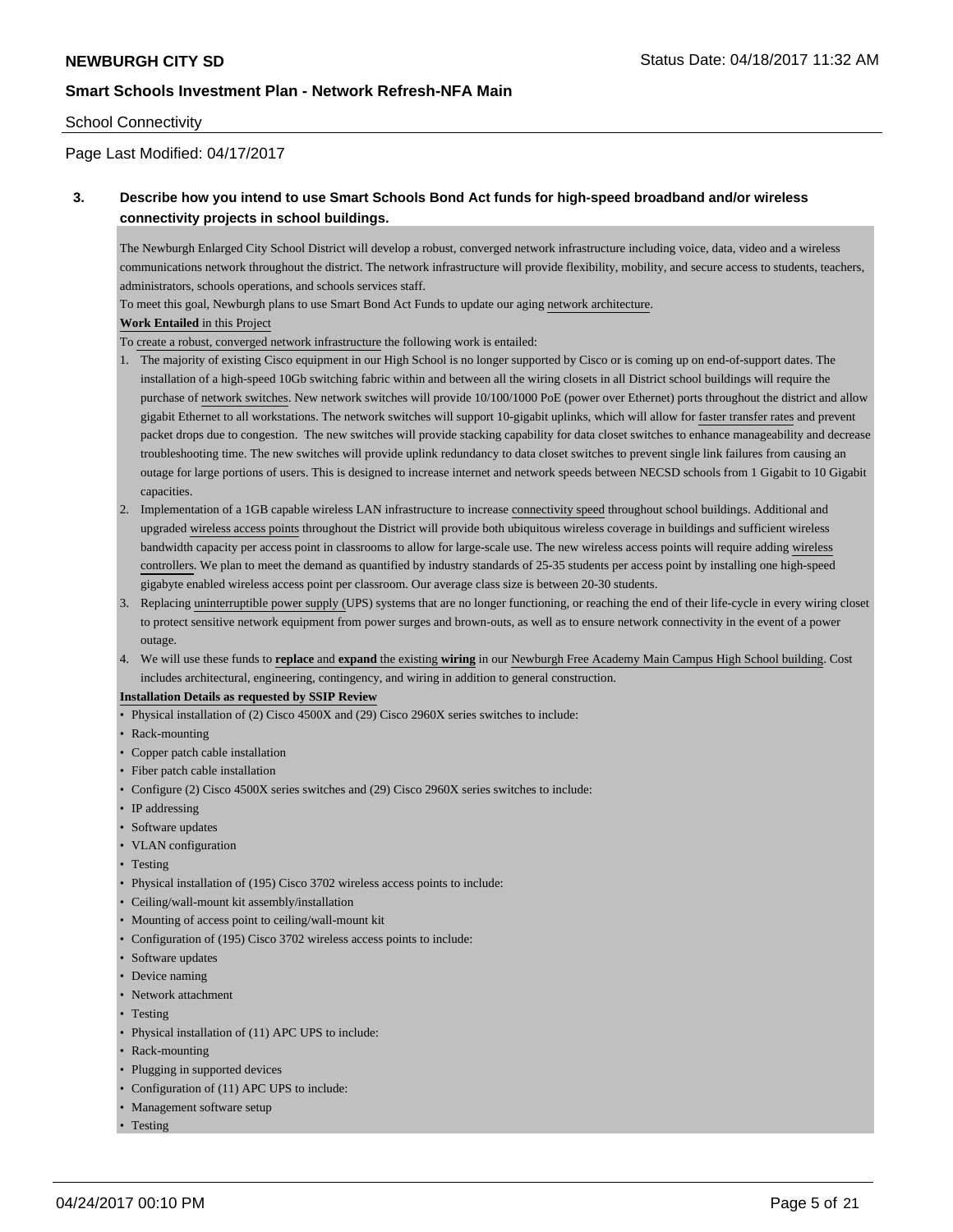#### School Connectivity

Page Last Modified: 04/17/2017

**4. Describe the linkage between the district's District Instructional Technology Plan and the proposed projects. (There should be a link between your response to this question and your response to Question 1 in Part E. Curriculum and Instruction "What are the district's plans to use digital connectivity and technology to improve teaching and learning?)**

The linkage between the Districts Instructional Technology Plan and this proposed project is the same in this SSIP as in our first SSIP. The Newburgh Enlarged City School District split our funding request into two separate plans because the infrastructure work required in Newburgh Free Academy Main Campus High School building will entail new wiring. That is the only variance between the proposed work in both SSIP's. Our Districts Instructional Technology Plan highlights the importance of developing our students' technological literacy skills through the use of research-based strategies that integrate technology into curriculum, instruction, and assessment. Without reliable student and teacher access to a ubiquitous network infrastructure, technology-based resources will be more of a distraction than an enhancement in our learning spaces. The robust network infrastructure provided for by this project easily supports the achievement of the following research-based instructional strategies:

- 1. Establishing student-centered learning environments which encourage higher-order, open-ended problem-solving where teachers are facilitators of learning.
- 2. Seamlessly infusing technology into the classroom environment such that students depend on it as a critical part of the learning process.
- 3. Providing real-time access to high-quality educational resources which drive personalized learning opportunities.
- 4. Engaging students' in collaborative inquiry-based projects that tap into cross-curricular content, abstract concepts and learning in meaningful ways with peers.
- 5. Providing opportunities to learners that cultivate real-world, real-time events, and support connections with others around the world to become global citizens. This will ensure that the students develop the 21st Century technological literacy skills necessary to meet National and New York State standards.
- 6. Supporting the delivery of instruction according to individual student learning needs and assist teachers with the development and delivery of assessments, and the organization and analysis of assessment data.
- 7. Identifying and delivering professional development workshops on technology topics
- 8. Identifying and delivering leadership development seminars on leading teachers to infuse technology into the learning environment.
- **5. If the district wishes to have students and staff access the Internet from wireless devices within the school building, or in close proximity to it, it must first ensure that it has a robust Wi-Fi network in place that has sufficient bandwidth to meet user demand.**

#### **Please describe how you have quantified this demand and how you plan to meet this demand.**

Quantified by using industry standards, i.e. 25-35 users per access point. One access point per classroom will ensure adequate bandwidth for all users. Our average class size is between 20-30 students.

We plan to meet this demand by installing one high-speed gigabyte enabled wireless access point per classroom.

# **6. As indicated on Page 5 of the guidance, the Office of Facilities Planning will have to conduct a preliminary review of all capital projects, including connectivity projects.**

**Please indicate on a separate row each project number given to you by the Office of Facilities Planning.**

| Project Number        |
|-----------------------|
| 44-16-00-01-0-001-024 |
| (No Response)         |

**7. Certain high-tech security and connectivity infrastructure projects may be eligible for an expedited review process as determined by the Office of Facilities Planning.**

#### **Was your project deemed eligible for streamlined review?**

No

**8. Include the name and license number of the architect or engineer of record.**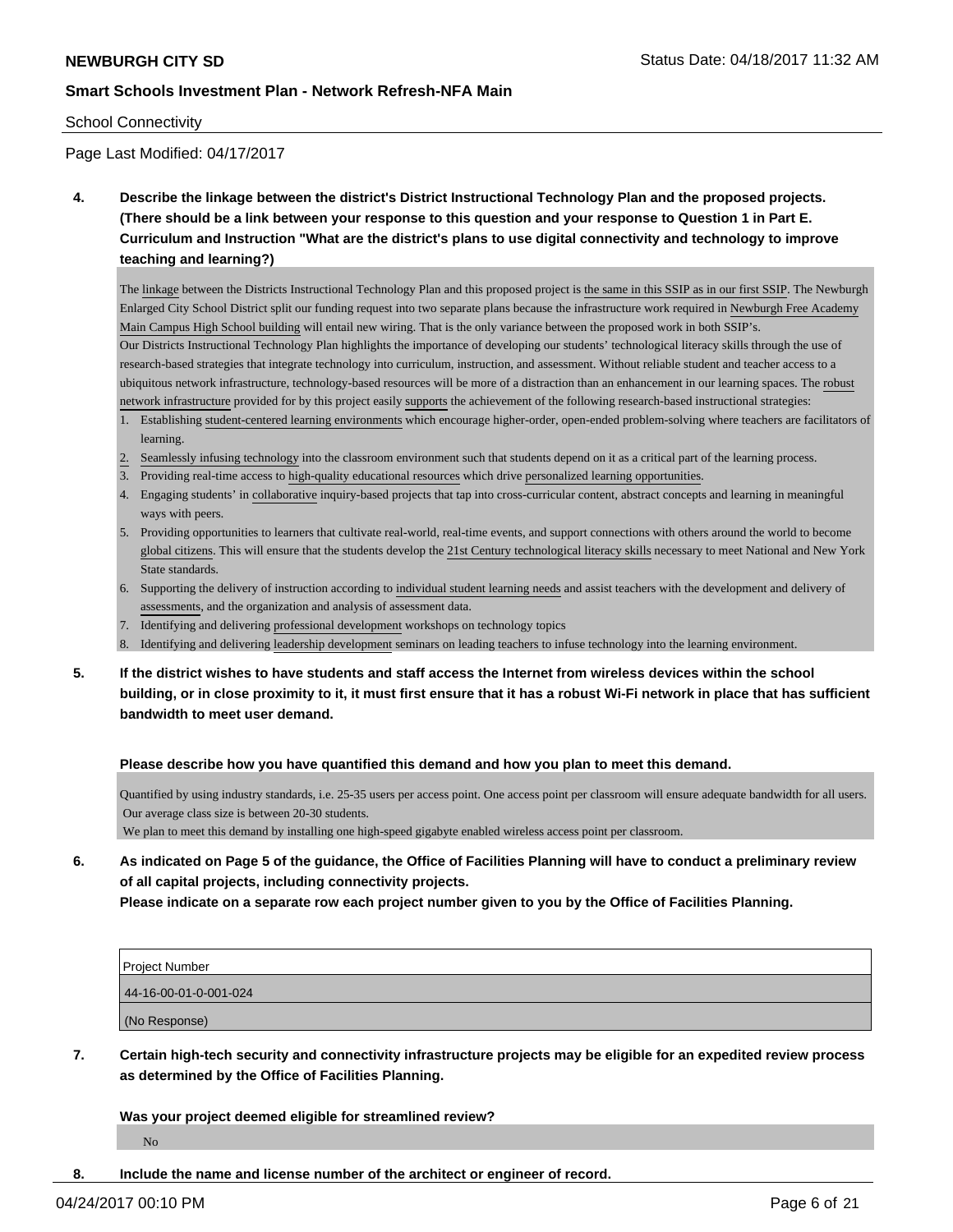## School Connectivity

Page Last Modified: 04/17/2017

| Name               | License Number |
|--------------------|----------------|
| <b>Chris Colby</b> | 33581          |

# **9. If you are submitting an allocation for School Connectivity complete this table.**

**Note that the calculated Total at the bottom of the table must equal the Total allocation for this category that you entered in the SSIP Overview overall budget.** 

|                                                   | Sub-<br><b>Allocation</b> |
|---------------------------------------------------|---------------------------|
| Network/Access Costs                              | 360,265                   |
| <b>Outside Plant Costs</b>                        | (No Response)             |
| <b>School Internal Connections and Components</b> | 176,932                   |
| <b>Professional Services</b>                      | (No Response)             |
| Testing                                           | (No Response)             |
| <b>Other Upfront Costs</b>                        | (No Response)             |
| <b>Other Costs</b>                                | (No Response)             |
| Totals:                                           | 537,197                   |

**10. Please detail the type, quantity, per unit cost and total cost of the eligible items under each sub-category. This is especially important for any expenditures listed under the "Other" category. All expenditures must be eligible for tax-exempt financing to be reimbursed through the SSBA. Sufficient detail must be provided so that we can verify this is the case. If you have any questions, please contact us directly through smartschools@nysed.gov. NOTE: Wireless Access Points should be included in this category, not under Classroom Educational Technology, except those that will be loaned/purchased for nonpublic schools. Add rows under each sub-category for additional items, as needed.**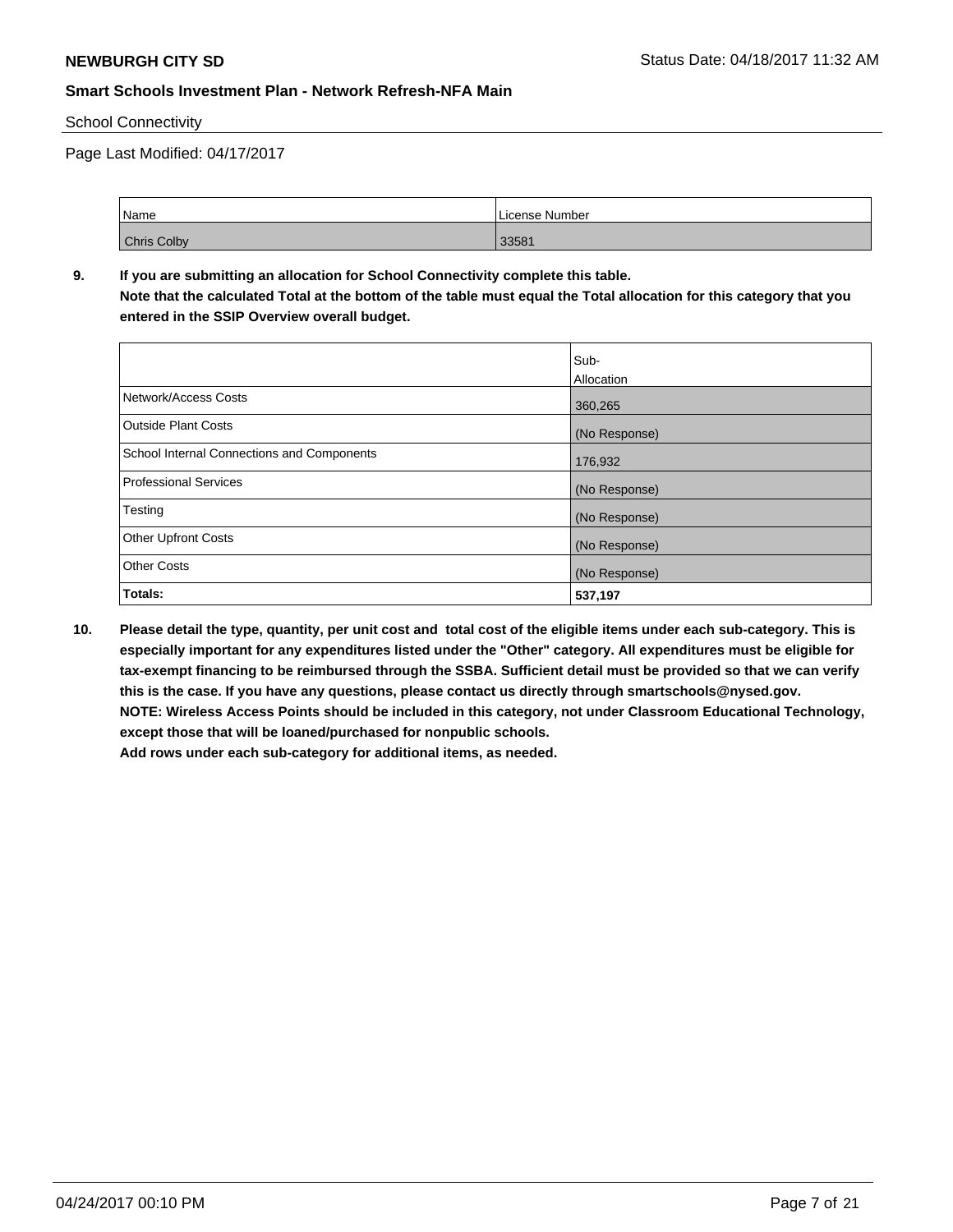# School Connectivity

Page Last Modified: 04/17/2017

| Select the allowable expenditure<br>type.<br>Repeat to add another item under<br>each type. | Item to be purchased                                                | Quantity       | Cost per Item | <b>Total Cost</b> |
|---------------------------------------------------------------------------------------------|---------------------------------------------------------------------|----------------|---------------|-------------------|
| <b>Network/Access Costs</b>                                                                 | WS-C4500X-16SFP+                                                    | $\overline{2}$ | 8,908         | 17,816            |
| <b>Network/Access Costs</b>                                                                 | WS-C2960X-48FPD-L                                                   | 12             | 4,397         | 52,764            |
| <b>Network/Access Costs</b>                                                                 | WS-C2960X-48FPS-L                                                   | 17             | 3,925         | 66,725            |
| <b>Network/Access Costs</b>                                                                 | AIR-CAP3702I-A-K9                                                   | 195            | 900           | 175,500           |
| <b>Connections/Components</b>                                                               | <b>STRUCTURED CABLING</b>                                           | 195            | 462           | 90,000            |
| <b>Network/Access Costs</b>                                                                 | <b>UPS</b>                                                          | 11             | 3,500         | 38,500            |
| <b>Connections/Components</b>                                                               | <b>INSTALLATION (See bottom of</b><br>Section #3 above for details) |                | 181           | 42,897            |
| <b>Network/Access Costs</b>                                                                 | Cisco 4500X Power Supply                                            | $\overline{2}$ | 1,120         | 2,240             |
| <b>Network/Access Costs</b>                                                                 | Cisco 4500X Second Power Supply                                     | $\overline{2}$ | 1,120         | 2,240             |
| <b>Network/Access Costs</b>                                                                 | Cisco IP Base to Ent. License                                       | 2              | 2,240         | 4,480             |
| <b>Connections/Components</b>                                                               | Cisco 10G 3M Cable                                                  | $\overline{4}$ | 56            | 224               |
| <b>Connections/Components</b>                                                               | <b>Cisco FlexStack Module</b>                                       | 29             | 675           | 19,575            |
| <b>Connections/Components</b>                                                               | Cisco 10G SFP Module                                                | 24             | 364           | 8,736             |
| <b>Connections/Components</b>                                                               | Tripp Lite CAT6 1' Patch Cable 50<br>Pack                           | 18             | 77            | 1,386             |
| <b>Connections/Components</b>                                                               | Cisco 10GBASE-ER SFP Module                                         | $\overline{2}$ | 4,777         | 9,554             |
| <b>Connections/Components</b>                                                               | Cisco 10GBASE-LR SFP Module                                         | $\overline{4}$ | 1,140         | 4,560             |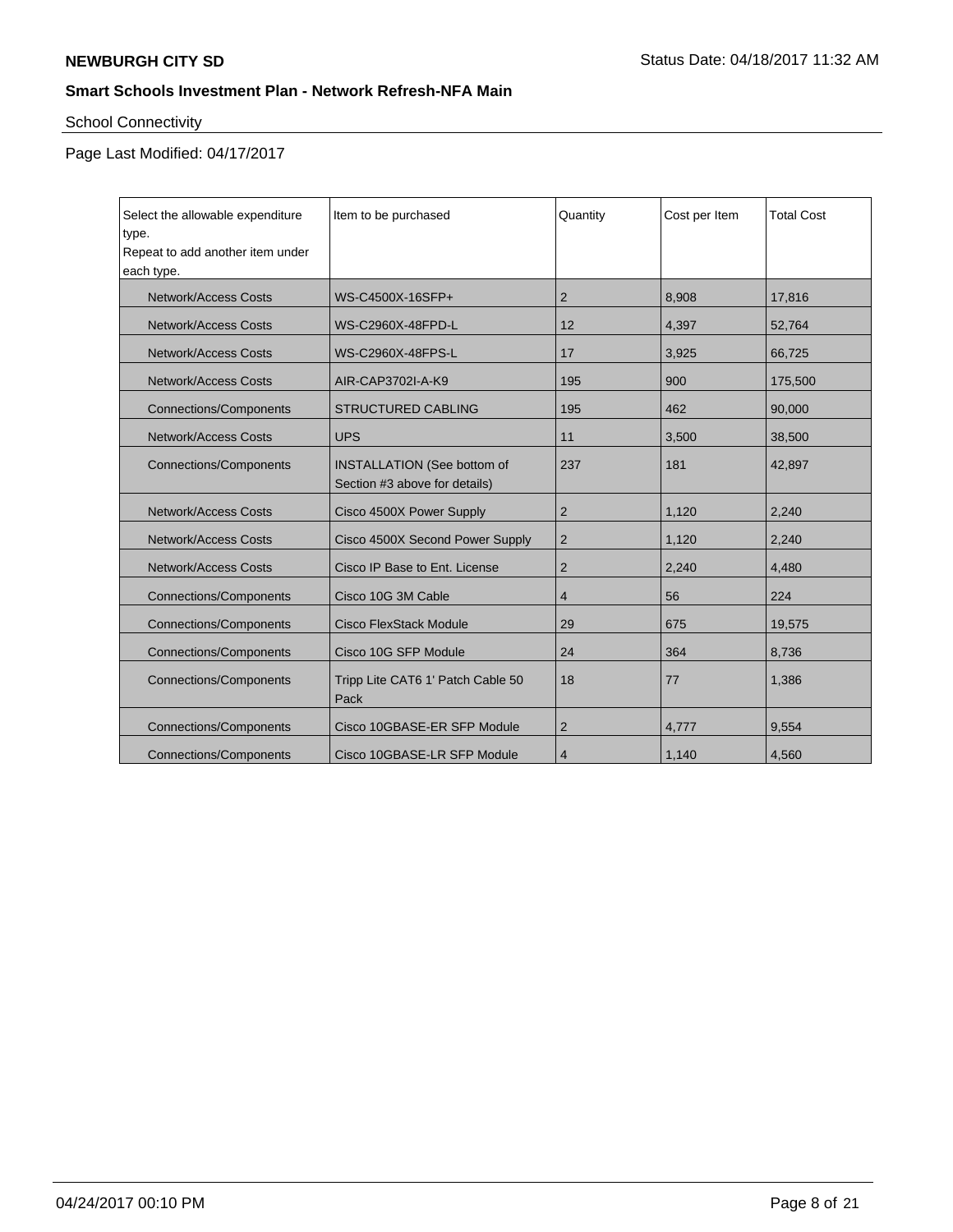Community Connectivity (Broadband and Wireless)

Page Last Modified: 09/19/2016

## **Group 1**

**1. Describe how you intend to use Smart Schools Bond Act funds for high-speed broadband and/or wireless connectivity projects in the community.**

(No Response)

**2. Please describe how the proposed project(s) will promote student achievement and increase student and/or staff access to the Internet in a manner that enhances student learning and/or instruction outside of the school day and/or school building.**

(No Response)

**3. Community connectivity projects must comply with all the necessary local building codes and regulations (building and related permits are not required prior to plan submission).**

 $\Box$  I certify that we will comply with all the necessary local building codes and regulations.

**4. Please describe the physical location of the proposed investment.**

(No Response)

**5. Please provide the initial list of partners participating in the Community Connectivity Broadband Project, along with their Federal Tax Identification (Employer Identification) number.**

| <b>Project Partners</b> | Federal ID#     |
|-------------------------|-----------------|
| (No Response)           | l (No Response) |

**6. If you are submitting an allocation for Community Connectivity, complete this table. Note that the calculated Total at the bottom of the table must equal the Total allocation for this category that you entered in the SSIP Overview overall budget.**

|                              | Sub-Allocation |
|------------------------------|----------------|
| Network/Access Costs         | (No Response)  |
| Outside Plant Costs          | (No Response)  |
| <b>Tower Costs</b>           | (No Response)  |
| Customer Premises Equipment  | (No Response)  |
| <b>Professional Services</b> | (No Response)  |
| Testing                      | (No Response)  |
| <b>Other Upfront Costs</b>   | (No Response)  |
| <b>Other Costs</b>           | (No Response)  |
| Totals:                      | 0              |

**7. Please detail the type, quantity, per unit cost and total cost of the eligible items under each sub-category. This is especially important for any expenditures listed under the "Other" category. All expenditures must be capital-bond eligible to be reimbursed through the SSBA. If you have any questions, please contact us directly through smartschools@nysed.gov.**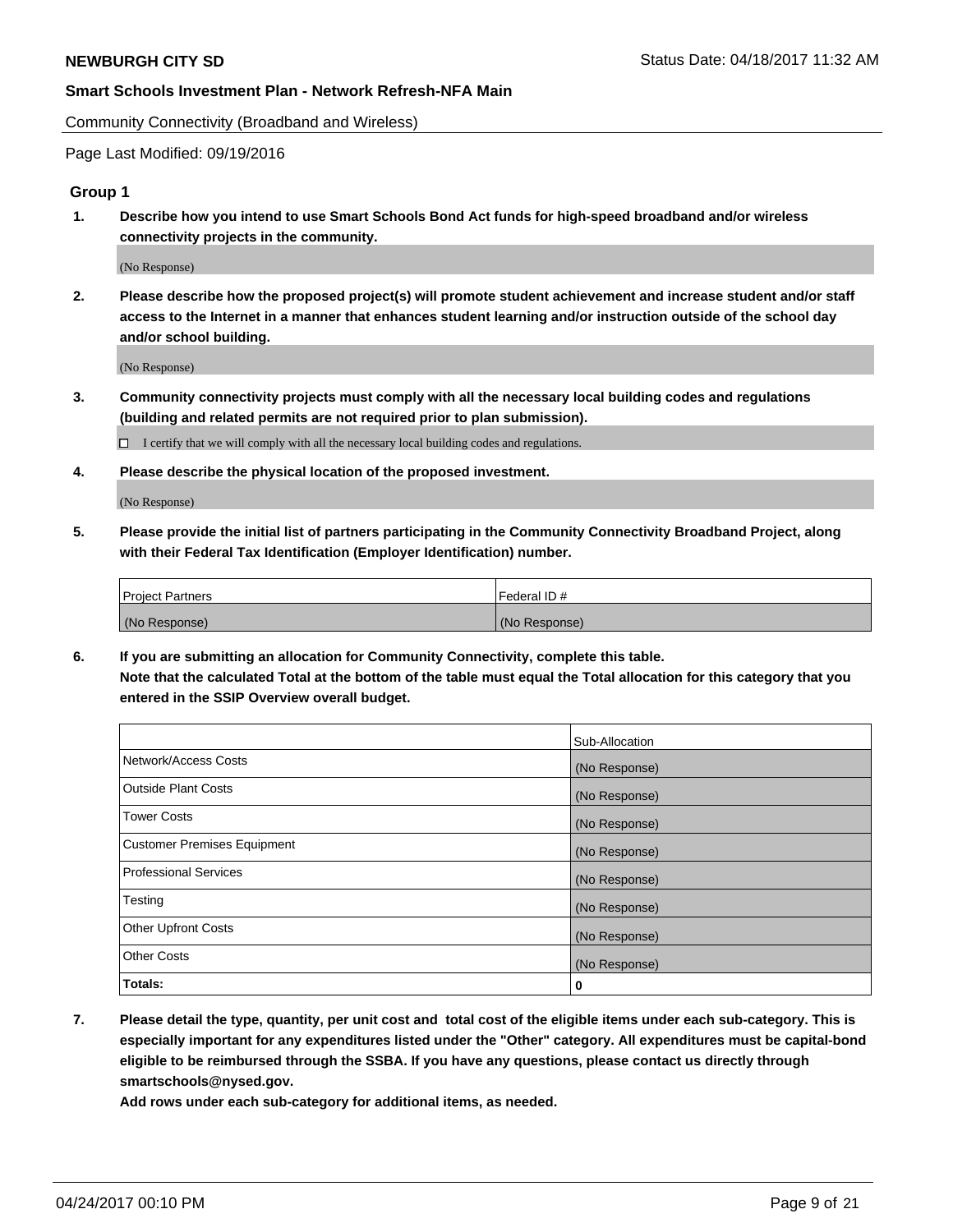Community Connectivity (Broadband and Wireless)

Page Last Modified: 09/19/2016

| Select the allowable expenditure | Item to be purchased | Quantity      | Cost per Item | <b>Total Cost</b> |
|----------------------------------|----------------------|---------------|---------------|-------------------|
| type.                            |                      |               |               |                   |
| Repeat to add another item under |                      |               |               |                   |
| each type.                       |                      |               |               |                   |
| (No Response)                    | (No Response)        | (No Response) | (No Response) | (No Response)     |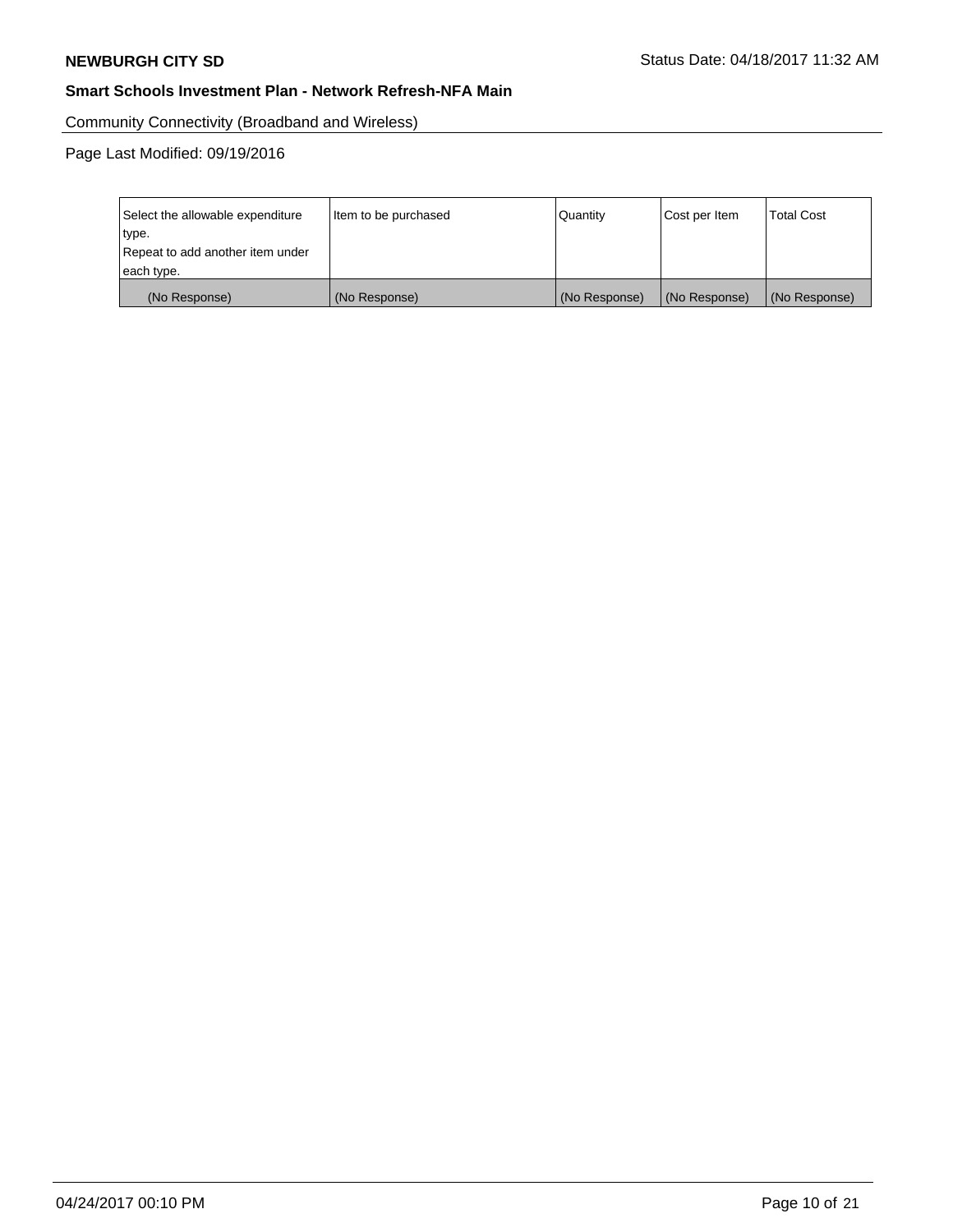## Classroom Learning Technology

Page Last Modified: 06/05/2016

## **Questions**

**1. In order for students and faculty to receive the maximum benefit from the technology made available under the Smart Schools Bond Act, their school buildings must possess sufficient connectivity infrastructure to ensure that devices can be used during the school day. Smart Schools Investment Plans must demonstrate that sufficient infrastructure that meets the Federal Communications Commission's 100 Mbps per 1,000 students standard currently exists in the buildings where new devices will be deployed, or is a planned use of a portion of Smart Schools Bond Act funds, or is under development through another funding source.**

**Smart Schools Bond Act funds used for technology infrastructure or classroom technology investments must increase the number of school buildings that meet or exceed the minimum speed standard of 100 Mbps per 1,000 students and staff within 12 months. This standard may be met on either a contracted 24/7 firm service or a "burstable" capability. If the standard is met under the burstable criteria, it must be:**

- **1. Specifically codified in a service contract with a provider, and**
- **2. Guaranteed to be available to all students and devices as needed, particularly during periods of high demand, such as computer-based testing (CBT) periods.**

**Please describe how your district already meets or is planning to meet this standard within 12 months of plan submission.**

(No Response)

- **1a. If a district believes that it will be impossible to meet this standard within 12 months, it may apply for a waiver of this requirement, as described on the Smart Schools website. The waiver must be filed and approved by SED prior to submitting this survey.**
	- $\Box$  By checking this box, you are certifying that the school district has an approved waiver of this requirement on file with the New York State Education Department.

#### **2. Connectivity Speed Calculator (Required)**

|                         | l Number of<br>Students | Multiply by<br>100 Kbps | Divide by 1000   Current Speed<br>to Convert to<br>Required<br>Speed in Mb | lin Mb           | Expected<br>Speed to be<br>Attained Within Required<br>12 Months | <b>Expected Date</b><br>When<br>Speed Will be<br>Met |
|-------------------------|-------------------------|-------------------------|----------------------------------------------------------------------------|------------------|------------------------------------------------------------------|------------------------------------------------------|
| <b>Calculated Speed</b> | (No<br>Response)        | (No Response)           | (No<br>Response)                                                           | (No<br>Response) | (No<br>Response)                                                 | (No<br>Response)                                     |

**3. If the district wishes to have students and staff access the Internet from wireless devices within the school building, or in close proximity to it, it must first ensure that it has a robust Wi-Fi network in place that has sufficient bandwidth to meet user demand.**

**Please describe how you have quantified this demand and how you plan to meet this demand.**

(No Response)

**4. All New York State public school districts are required to complete and submit an Instructional Technology Plan survey to the New York State Education Department in compliance with Section 753 of the Education Law and per Part 100.12 of the Commissioner's Regulations.**

**Districts that include educational technology purchases as part of their Smart Schools Investment Plan must have a submitted and approved Instructional Technology Plan survey on file with the New York State Education Department.**

 $\Box$  By checking this box, you are certifying that the school district has an approved Instructional Technology Plan survey on file with the New York State Education Department.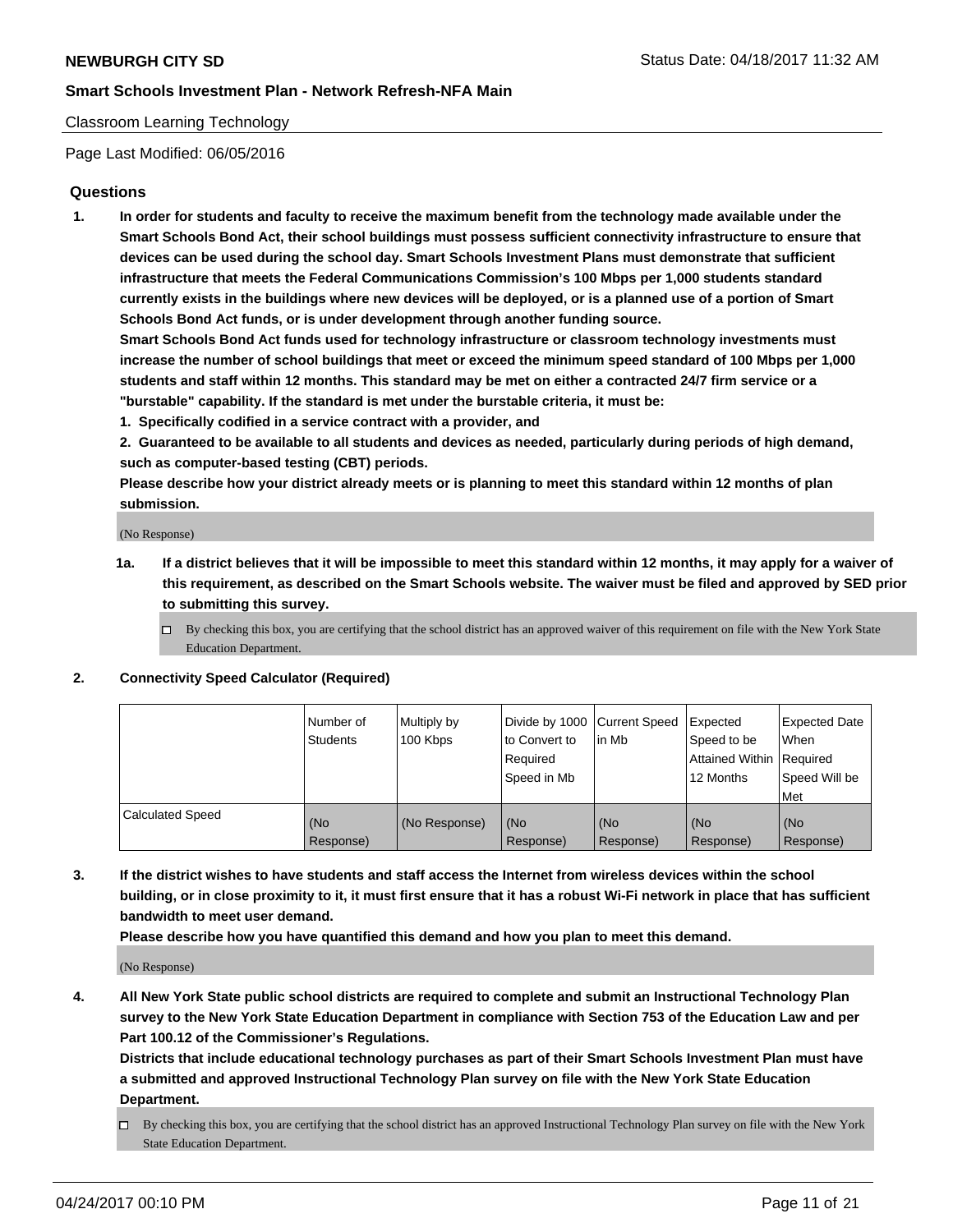#### Classroom Learning Technology

Page Last Modified: 06/05/2016

**5. Describe the devices you intend to purchase and their compatibility with existing or planned platforms or systems. Specifically address the adequacy of each facility's electrical, HVAC and other infrastructure necessary to install and support the operation of the planned technology.**

(No Response)

- **6. Describe how the proposed technology purchases will:**
	- **> enhance differentiated instruction;**
	- **> expand student learning inside and outside the classroom;**
	- **> benefit students with disabilities and English language learners; and**
	- **> contribute to the reduction of other learning gaps that have been identified within the district.**

**The expectation is that districts will place a priority on addressing the needs of students who struggle to succeed in a rigorous curriculum. Responses in this section should specifically address this concern and align with the district's Instructional Technology Plan (in particular Question 2 of E. Curriculum and Instruction: "Does the district's instructional technology plan address the needs of students with disabilities to ensure equitable access to instruction, materials and assessments?" and Question 3 of the same section: "Does the district's instructional technology plan address the provision of assistive technology specifically for students with disabilities to ensure access to and participation in the general curriculum?"**

(No Response)

**7. Where appropriate, describe how the proposed technology purchases will enhance ongoing communication with parents and other stakeholders and help the district facilitate technology-based regional partnerships, including distance learning and other efforts.**

(No Response)

**8. Describe the district's plan to provide professional development to ensure that administrators, teachers and staff can employ the technology purchased to enhance instruction successfully.**

**Note: This response should be aligned and expanded upon in accordance with your district's response to Question 1 of F. Professional Development of your Instructional Technology Plan: "Please provide a summary of professional development offered to teachers and staff, for the time period covered by this plan, to support technology to enhance teaching and learning. Please include topics, audience and method of delivery within your summary."**

(No Response)

- **9. Districts must contact the SUNY/CUNY teacher preparation program that supplies the largest number of the district's new teachers to request advice on innovative uses and best practices at the intersection of pedagogy and educational technology.**
	- By checking this box, you certify that you have contacted the SUNY/CUNY teacher preparation program that supplies the largest number of your new teachers to request advice on these issues.
	- **9a. Please enter the name of the SUNY or CUNY Institution that you contacted.**

(No Response)

**9b. Enter the primary Institution phone number.**

(No Response)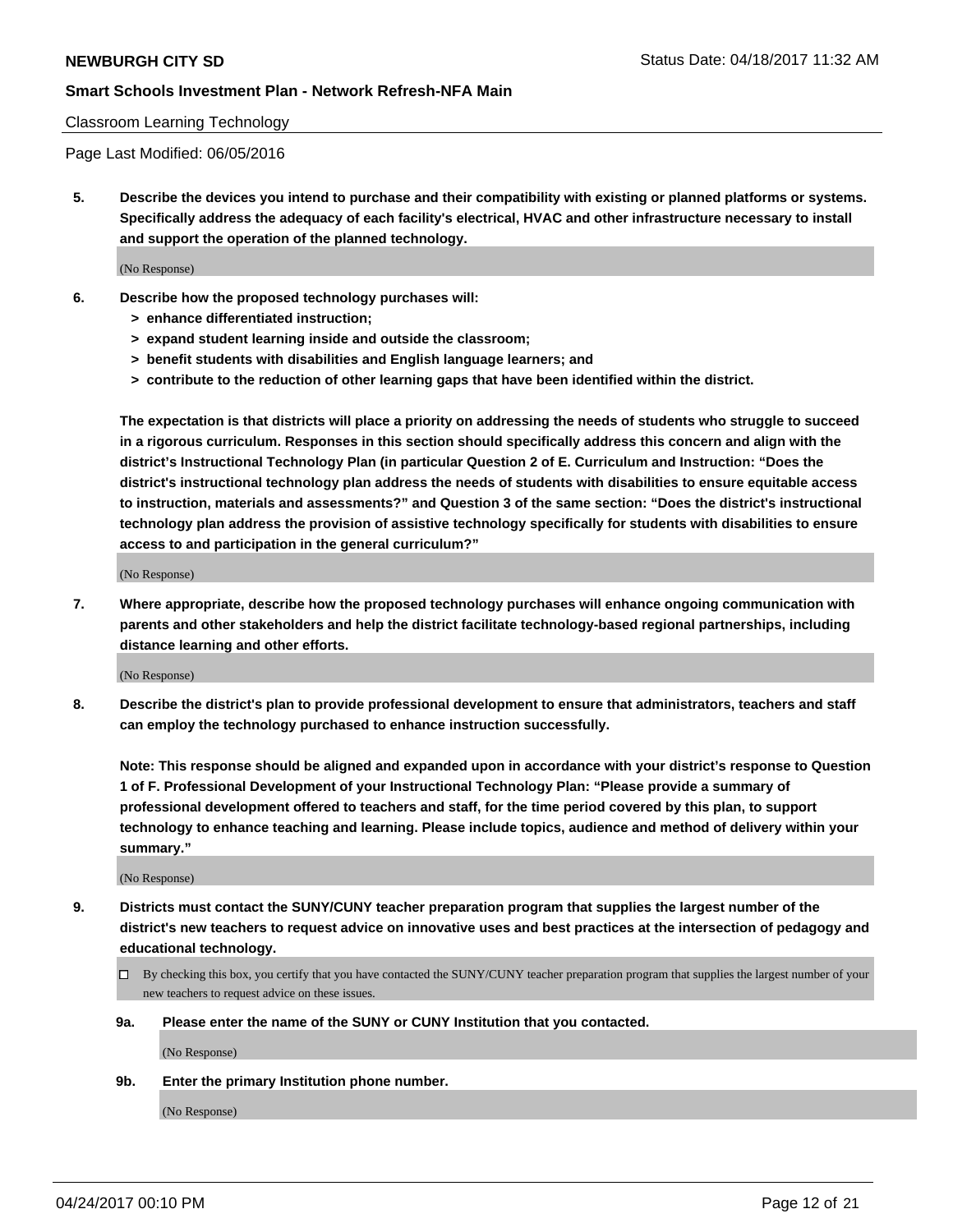Classroom Learning Technology

Page Last Modified: 06/05/2016

**9c. Enter the name of the contact person with whom you consulted and/or will be collaborating with on innovative uses of technology and best practices.**

(No Response)

**10. A district whose Smart Schools Investment Plan proposes the purchase of technology devices and other hardware must account for nonpublic schools in the district.**

**Are there nonpublic schools within your school district?**

Yes

 $\square$  No

**11. Nonpublic Classroom Technology Loan Calculator**

**The Smart Schools Bond Act provides that any Classroom Learning Technology purchases made using Smart Schools funds shall be lent, upon request, to nonpublic schools in the district. However, no school district shall be required to loan technology in amounts greater than the total obtained and spent on technology pursuant to the Smart Schools Bond Act and the value of such loan may not exceed the total of \$250 multiplied by the nonpublic school enrollment in the base year at the time of enactment.**

**See:**

**http://www.p12.nysed.gov/mgtserv/smart\_schools/docs/Smart\_Schools\_Bond\_Act\_Guidance\_04.27.15\_Final.pdf.**

|                                       | 1. Classroom   | l 2. Public   | 3. Nonpublic | l 4. Sum of | 15. Total Per                                                                                 | 6. Total       |
|---------------------------------------|----------------|---------------|--------------|-------------|-----------------------------------------------------------------------------------------------|----------------|
|                                       | Technology     | Enrollment    | Enrollment   | Public and  | Pupil Sub-                                                                                    | Nonpublic Loan |
|                                       | Sub-allocation | $(2014 - 15)$ | $(2014-15)$  | l Nonpublic | allocation                                                                                    | Amount         |
|                                       |                |               |              | Enrollment  |                                                                                               |                |
| Calculated Nonpublic Loan<br>  Amount |                |               |              |             | (No Response)   (No Response)   (No Response)   (No Response)   (No Response)   (No Response) |                |

**12. To ensure the sustainability of technology purchases made with Smart Schools funds, districts must demonstrate a long-term plan to maintain and replace technology purchases supported by Smart Schools Bond Act funds. This sustainability plan shall demonstrate a district's capacity to support recurring costs of use that are ineligible for Smart Schools Bond Act funding such as device maintenance, technical support, Internet and wireless fees, maintenance of hotspots, staff professional development, building maintenance and the replacement of incidental items. Further, such a sustainability plan shall include a long-term plan for the replacement of purchased devices and equipment at the end of their useful life with other funding sources.**

 $\Box$  By checking this box, you certify that the district has a sustainability plan as described above.

**13. Districts must ensure that devices purchased with Smart Schools Bond funds will be distributed, prepared for use, maintained and supported appropriately. Districts must maintain detailed device inventories in accordance with generally accepted accounting principles.**

By checking this box, you certify that the district has a distribution and inventory management plan and system in place.

**14. If you are submitting an allocation for Classroom Learning Technology complete this table. Note that the calculated Total at the bottom of the table must equal the Total allocation for this category that you entered in the SSIP Overview overall budget.**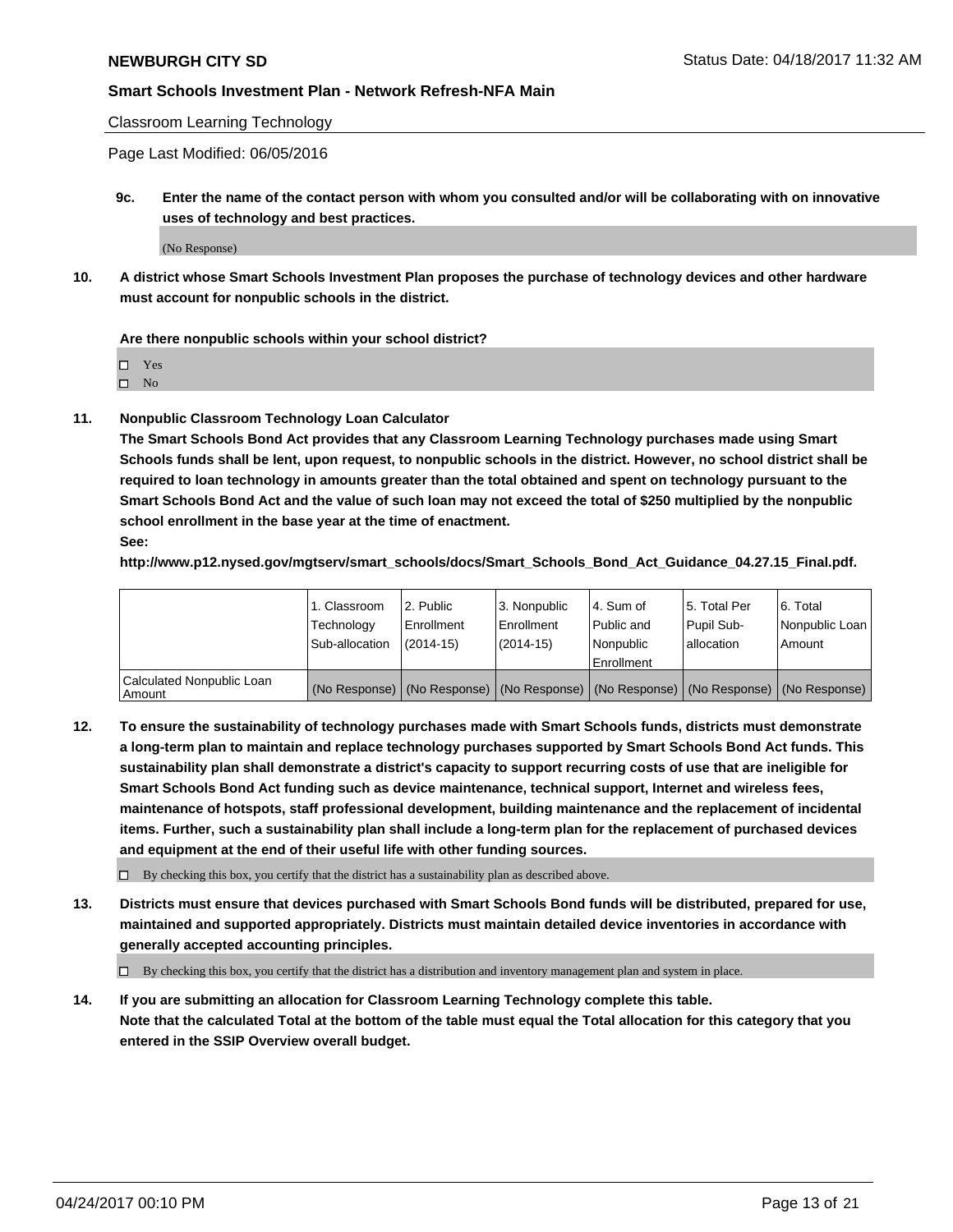## Classroom Learning Technology

Page Last Modified: 06/05/2016

|                         | Sub-Allocation |
|-------------------------|----------------|
| Interactive Whiteboards | (No Response)  |
| Computer Servers        | (No Response)  |
| Desktop Computers       | (No Response)  |
| Laptop Computers        | (No Response)  |
| <b>Tablet Computers</b> | (No Response)  |
| <b>Other Costs</b>      | (No Response)  |
| Totals:                 | U              |

**15. Please detail the type, quantity, per unit cost and total cost of the eligible items under each sub-category. This is especially important for any expenditures listed under the "Other" category. All expenditures must be capital-bond eligible to be reimbursed through the SSBA. If you have any questions, please contact us directly through smartschools@nysed.gov.**

**Please specify in the "Item to be Purchased" field which specific expenditures and items are planned to meet the district's nonpublic loan requirement, if applicable.**

**NOTE: Wireless Access Points that will be loaned/purchased for nonpublic schools should ONLY be included in this category, not under School Connectivity, where public school districts would list them.**

| (No Response)                    | (No Response)        | (No Response) | (No Response) | (No Response)     |
|----------------------------------|----------------------|---------------|---------------|-------------------|
| each type.                       |                      |               |               |                   |
| Repeat to add another item under |                      |               |               |                   |
| ∣type.                           |                      |               |               |                   |
| Select the allowable expenditure | Item to be Purchased | Quantity      | Cost per Item | <b>Total Cost</b> |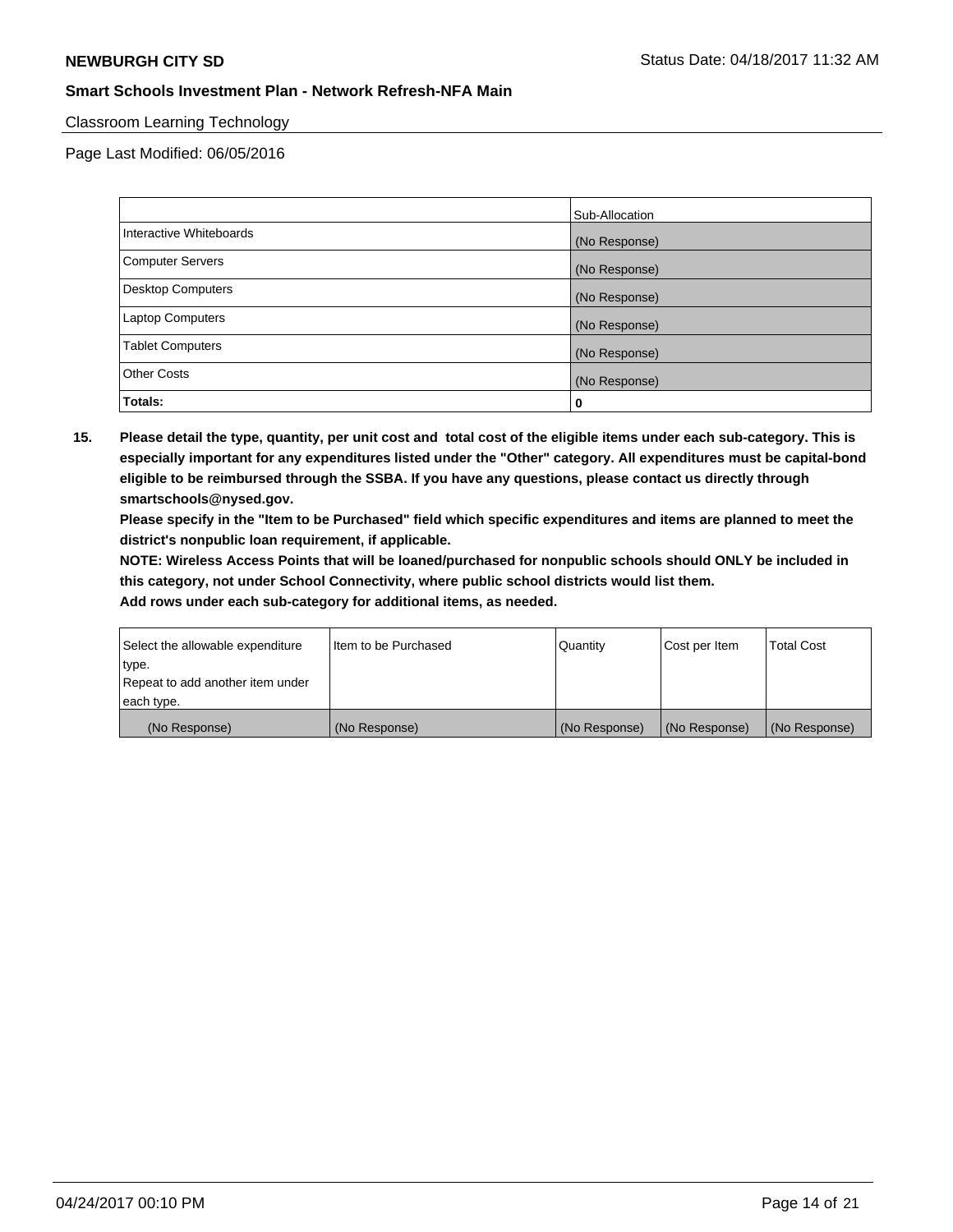#### Pre-Kindergarten Classrooms

Page Last Modified: 06/05/2016

## **Group 1**

**1. Provide information regarding how and where the district is currently serving pre-kindergarten students and justify the need for additional space with enrollment projections over 3 years.**

(No Response)

- **2. Describe the district's plan to construct, enhance or modernize education facilities to accommodate prekindergarten programs. Such plans must include:**
	- **Specific descriptions of what the district intends to do to each space;**
	- **An affirmation that pre-kindergarten classrooms will contain a minimum of 900 square feet per classroom;**
	- **The number of classrooms involved;**
	- **The approximate construction costs per classroom; and**
	- **Confirmation that the space is district-owned or has a long-term lease that exceeds the probable useful life of the improvements.**

(No Response)

**3. Smart Schools Bond Act funds may only be used for capital construction costs. Describe the type and amount of additional funds that will be required to support ineligible ongoing costs (e.g. instruction, supplies) associated with any additional pre-kindergarten classrooms that the district plans to add.**

(No Response)

**4. All plans and specifications for the erection, repair, enlargement or remodeling of school buildings in any public school district in the State must be reviewed and approved by the Commissioner. Districts that plan capital projects using their Smart Schools Bond Act funds will undergo a Preliminary Review Process by the Office of Facilities Planning.**

**Please indicate on a separate row each project number given to you by the Office of Facilities Planning.**

| Project Number |  |
|----------------|--|
| (No Response)  |  |

**5. If you have made an allocation for Pre-Kindergarten Classrooms, complete this table. Note that the calculated Total at the bottom of the table must equal the Total allocation for this category that you entered in the SSIP Overview overall budget.**

| Totals:                                  | 0              |
|------------------------------------------|----------------|
| Other Costs                              | (No Response)  |
| Enhance/Modernize Educational Facilities | (No Response)  |
| Construct Pre-K Classrooms               | (No Response)  |
|                                          | Sub-Allocation |

**6. Please detail the type, quantity, per unit cost and total cost of the eligible items under each sub-category. This is especially important for any expenditures listed under the "Other" category. All expenditures must be capital-bond eligible to be reimbursed through the SSBA. If you have any questions, please contact us directly through smartschools@nysed.gov.**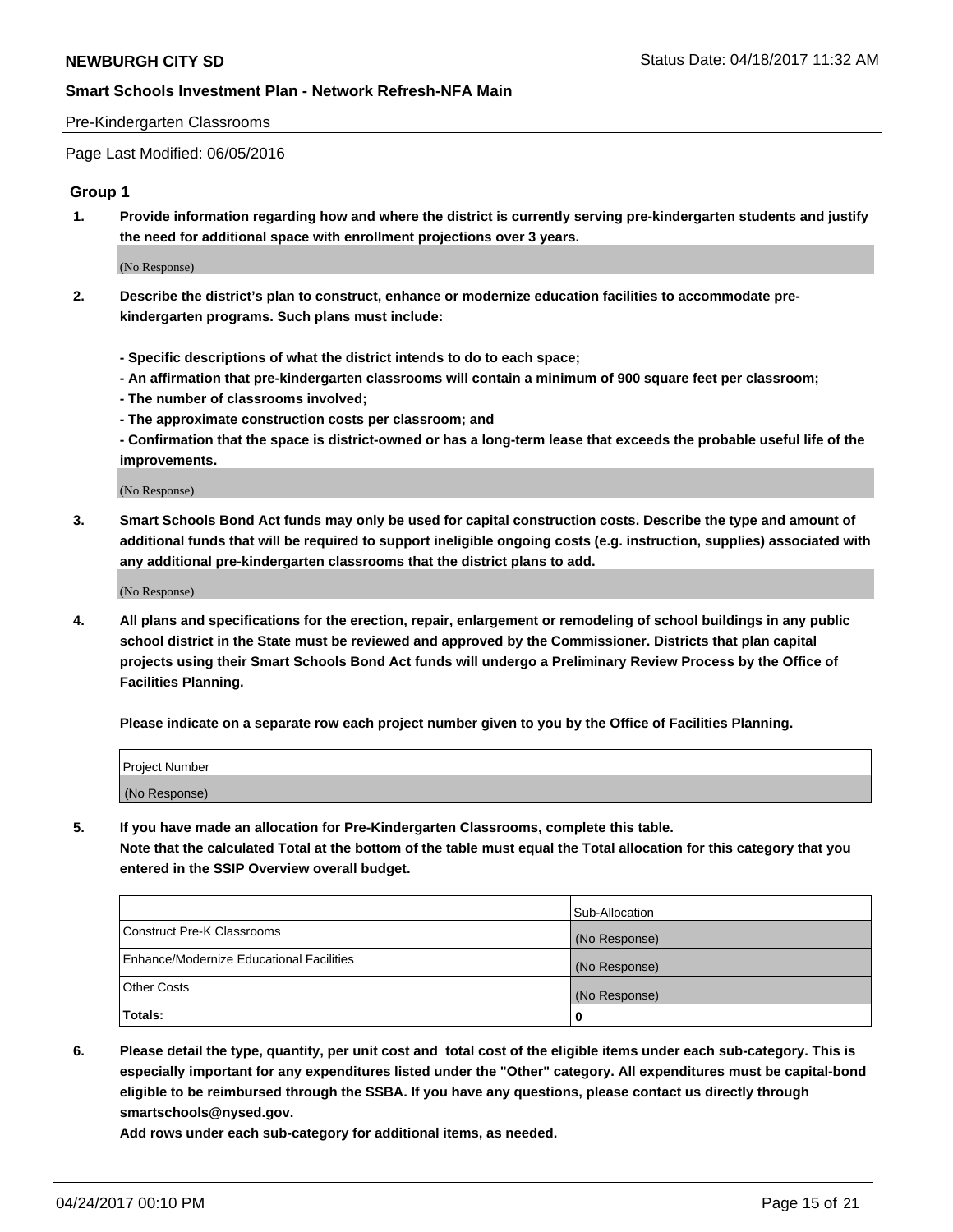# Pre-Kindergarten Classrooms

Page Last Modified: 06/05/2016

| Select the allowable expenditure | Item to be purchased | Quantity      | Cost per Item | <b>Total Cost</b> |
|----------------------------------|----------------------|---------------|---------------|-------------------|
| type.                            |                      |               |               |                   |
| Repeat to add another item under |                      |               |               |                   |
| each type.                       |                      |               |               |                   |
| (No Response)                    | (No Response)        | (No Response) | (No Response) | (No Response)     |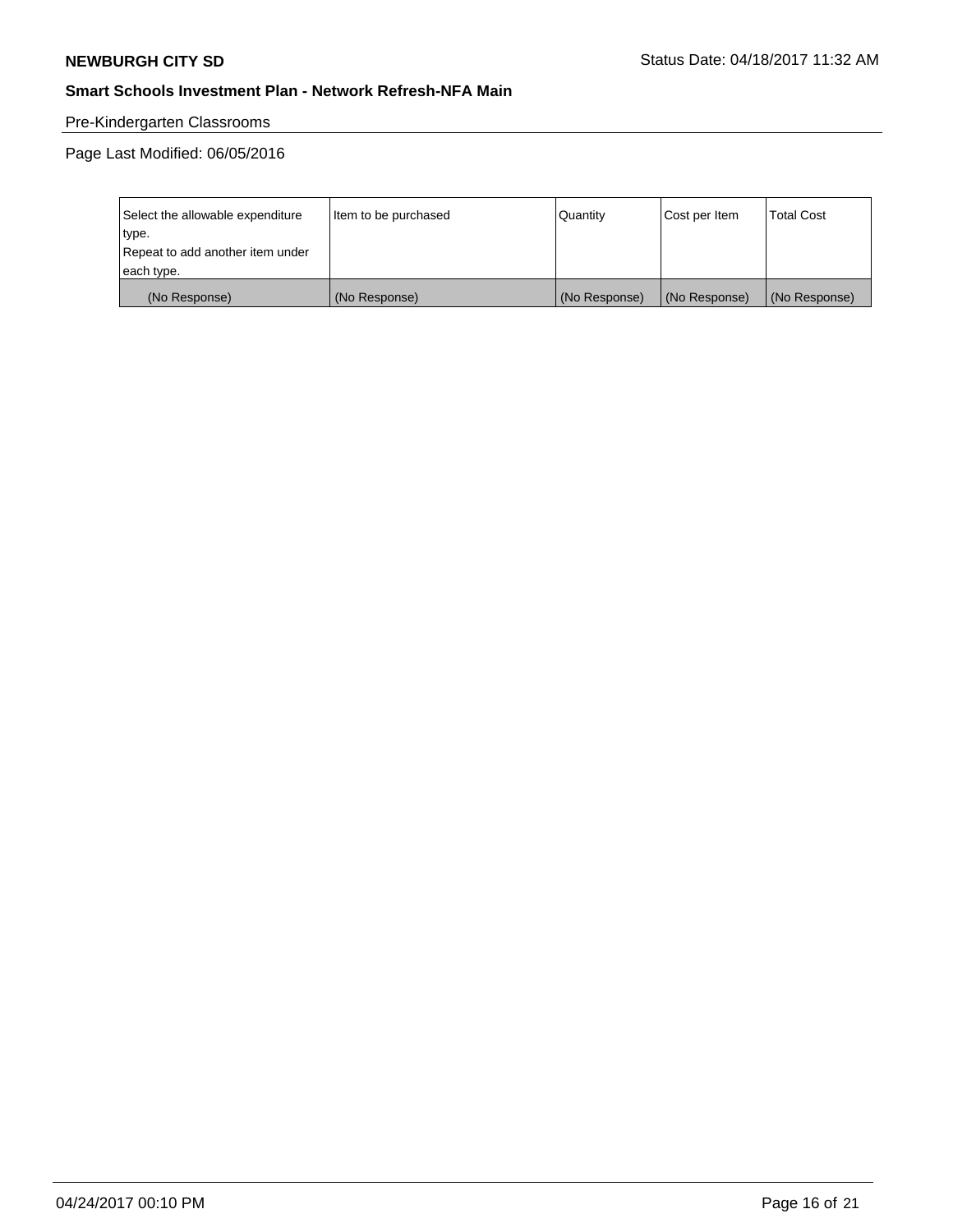Replace Transportable Classrooms

Page Last Modified: 06/05/2016

## **Group 1**

**1. Describe the district's plan to construct, enhance or modernize education facilities to provide high-quality instructional space by replacing transportable classrooms.**

(No Response)

**2. All plans and specifications for the erection, repair, enlargement or remodeling of school buildings in any public school district in the State must be reviewed and approved by the Commissioner. Districts that plan capital projects using their Smart Schools Bond Act funds will undergo a Preliminary Review Process by the Office of Facilities Planning.**

**Please indicate on a separate row each project number given to you by the Office of Facilities Planning.**

| Project Number |  |
|----------------|--|
| (No Response)  |  |

**3. For large projects that seek to blend Smart Schools Bond Act dollars with other funds, please note that Smart Schools Bond Act funds can be allocated on a pro rata basis depending on the number of new classrooms built that directly replace transportable classroom units.**

**If a district seeks to blend Smart Schools Bond Act dollars with other funds describe below what other funds are being used and what portion of the money will be Smart Schools Bond Act funds.**

(No Response)

**4. If you have made an allocation for Replace Transportable Classrooms, complete this table. Note that the calculated Total at the bottom of the table must equal the Total allocation for this category that you entered in the SSIP Overview overall budget.**

|                                                | Sub-Allocation |
|------------------------------------------------|----------------|
| Construct New Instructional Space              | (No Response)  |
| Enhance/Modernize Existing Instructional Space | (No Response)  |
| Other Costs                                    | (No Response)  |
| Totals:                                        | $\Omega$       |

**5. Please detail the type, quantity, per unit cost and total cost of the eligible items under each sub-category. This is especially important for any expenditures listed under the "Other" category. All expenditures must be capital-bond eligible to be reimbursed through the SSBA. If you have any questions, please contact us directly through smartschools@nysed.gov.**

| Select the allowable expenditure | Item to be purchased | Quantity      | Cost per Item | <b>Total Cost</b> |
|----------------------------------|----------------------|---------------|---------------|-------------------|
| type.                            |                      |               |               |                   |
| Repeat to add another item under |                      |               |               |                   |
| each type.                       |                      |               |               |                   |
| (No Response)                    | (No Response)        | (No Response) | (No Response) | (No Response)     |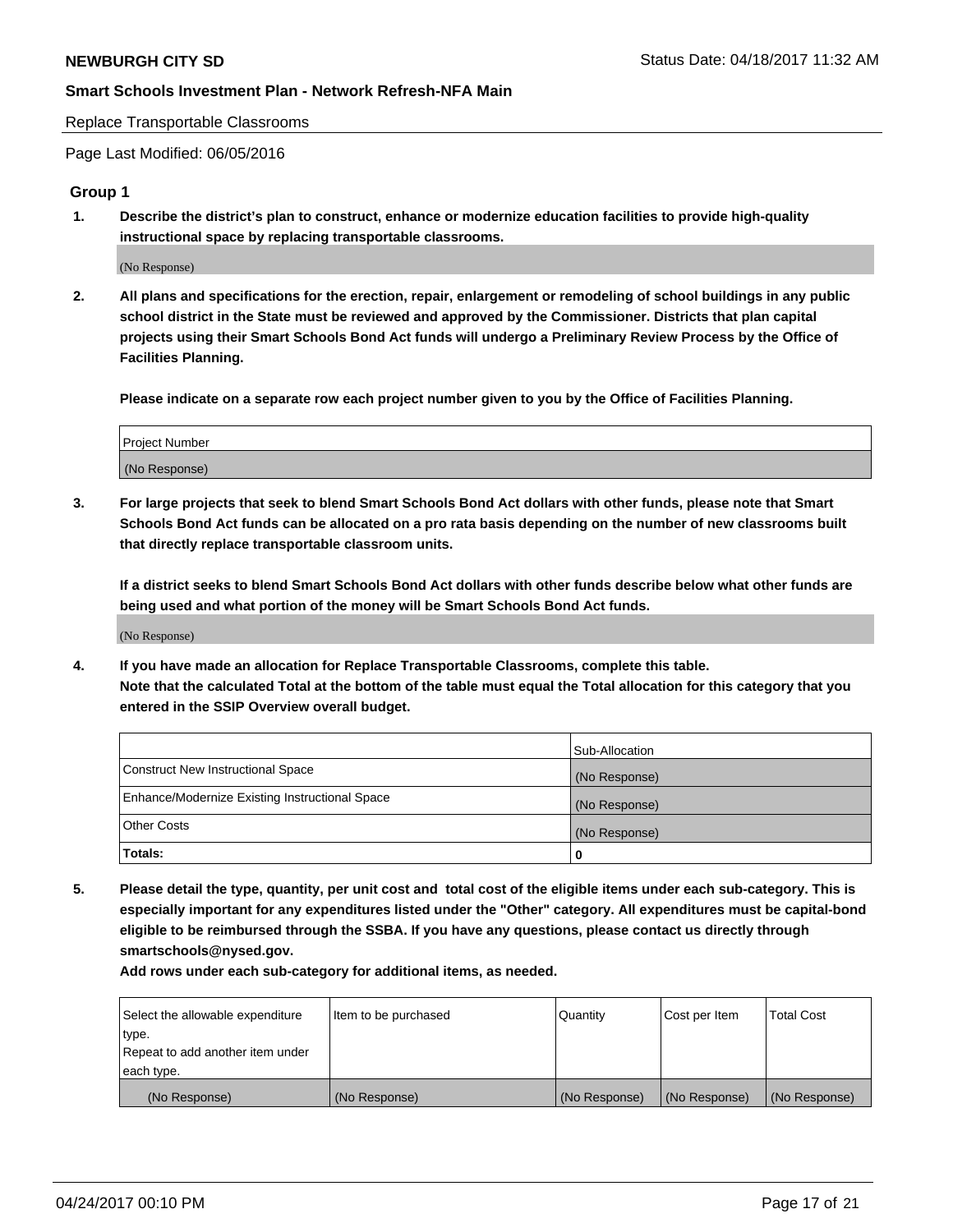#### High-Tech Security Features

Page Last Modified: 06/06/2016

## **Group 1**

**1. Describe how you intend to use Smart Schools Bond Act funds to install high-tech security features in school buildings and on school campuses.**

(No Response)

**2. All plans and specifications for the erection, repair, enlargement or remodeling of school buildings in any public school district in the State must be reviewed and approved by the Commissioner. Districts that plan capital projects using their Smart Schools Bond Act funds will undergo a Preliminary Review Process by the Office of Facilities Planning.** 

**Please indicate on a separate row each project number given to you by the Office of Facilities Planning.**

| Project Number |  |
|----------------|--|
|                |  |
| (No Response)  |  |

- **3. Was your project deemed eligible for streamlined Review?**
	- Yes  $\hfill \square$  No
- **4. Include the name and license number of the architect or engineer of record.**

| <b>Name</b>   | License Number |
|---------------|----------------|
| (No Response) | (No Response)  |

**5. If you have made an allocation for High-Tech Security Features, complete this table. Note that the calculated Total at the bottom of the table must equal the Total allocation for this category that you entered in the SSIP Overview overall budget.**

|                                                      | Sub-Allocation |
|------------------------------------------------------|----------------|
| Capital-Intensive Security Project (Standard Review) | (No Response)  |
| Electronic Security System                           | (No Response)  |
| <b>Entry Control System</b>                          | (No Response)  |
| Approved Door Hardening Project                      | (No Response)  |
| <b>Other Costs</b>                                   | (No Response)  |
| Totals:                                              | 0              |

**6. Please detail the type, quantity, per unit cost and total cost of the eligible items under each sub-category. This is especially important for any expenditures listed under the "Other" category. All expenditures must be capital-bond eligible to be reimbursed through the SSBA. If you have any questions, please contact us directly through smartschools@nysed.gov.**

| (No Response)                    | (No Response)        | (No Response) | (No Response) | (No Response)     |
|----------------------------------|----------------------|---------------|---------------|-------------------|
| each type.                       |                      |               |               |                   |
| Repeat to add another item under |                      |               |               |                   |
| type.                            |                      |               |               |                   |
| Select the allowable expenditure | Item to be purchased | Quantity      | Cost per Item | <b>Total Cost</b> |
|                                  |                      |               |               |                   |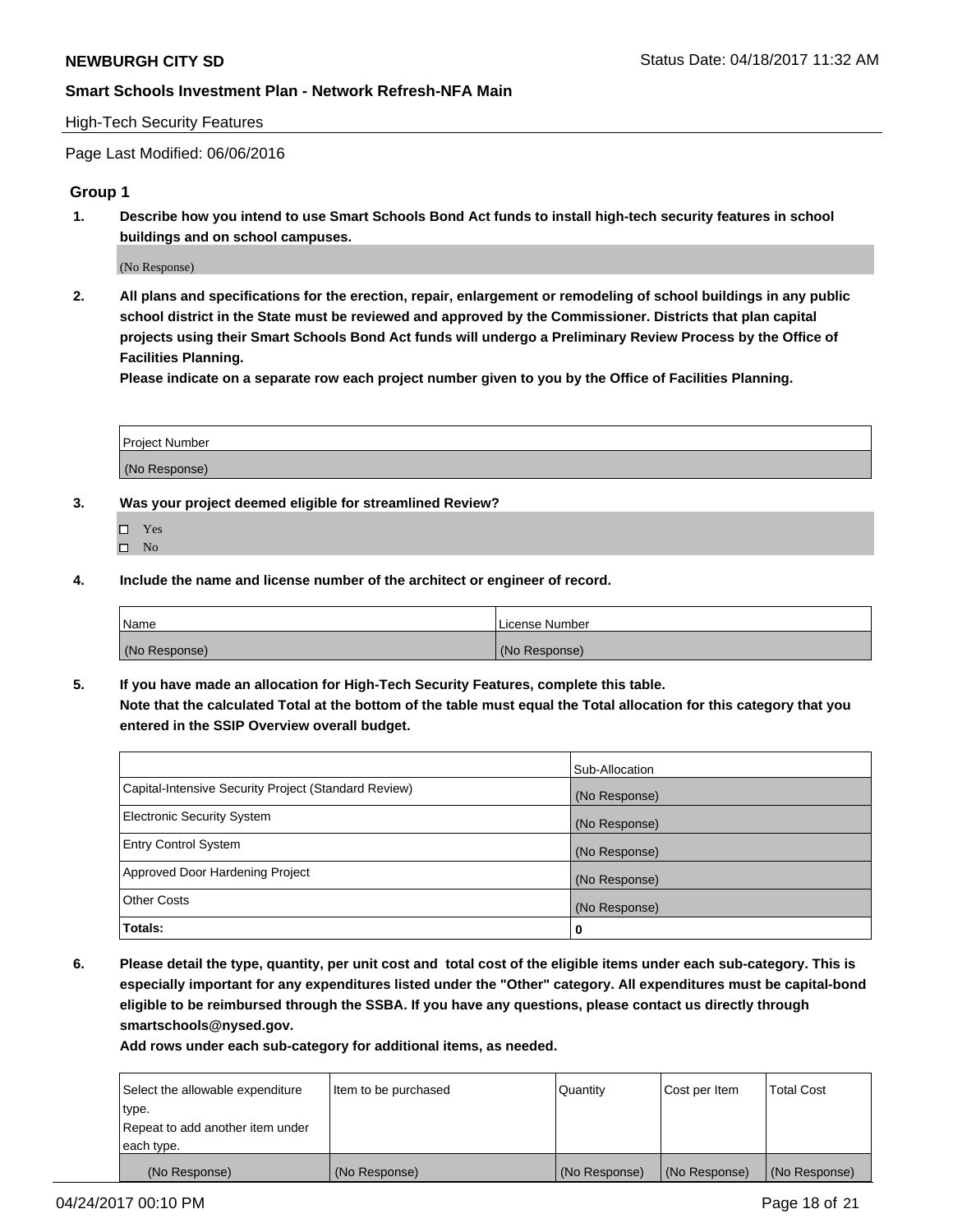High-Tech Security Features

Page Last Modified: 06/06/2016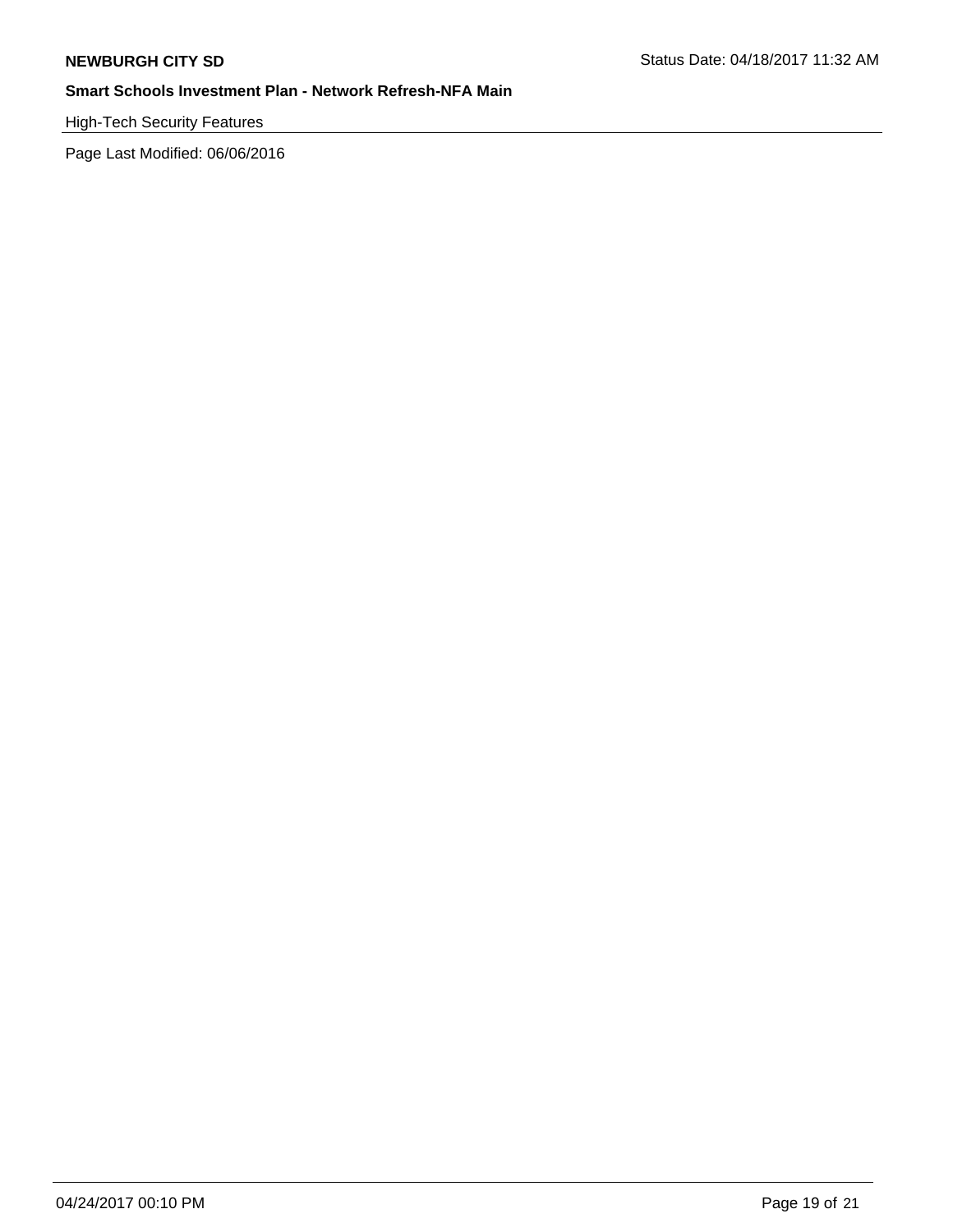Report